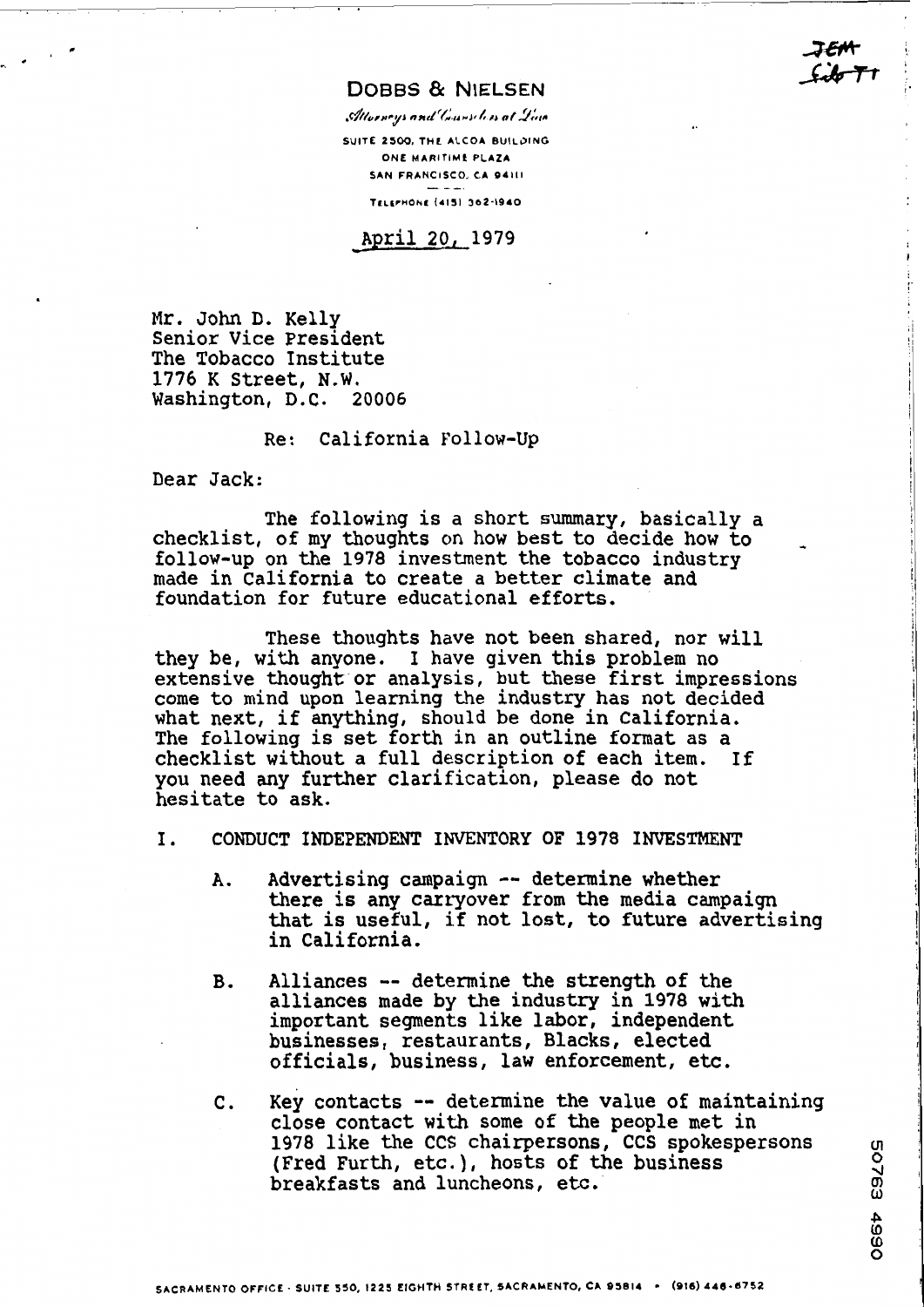Mr. John D. Kelly April 20, 1979 Page 2

- D. Tobacco family -- provide the already educated obacco family projects consistant with TAN<br>see Spirit Of 13, below).
- **E.** Public relations expertise: evaluate the expertise of the public relations specialists who are now very, or somewhat, educated on tobacco family problems --Woodward & McDowell, Winner-Wagner, Solem & Associates, Mike Myers, etc.
- F. Key staff personnel -- determine whether any of the key personnel can serve the industry on a parttime basis like Ric Todd, Dave enkins, Susie Tromell, Chuck Warn, Bud Porter, etc. **<sup>4</sup>**
- II. CREATE A VISIBLE KEY CALIFORNIA CONTACT
	- A. I believe it is essential that all California information relevant to the industry be centralized at a California point of contact before being funneled to TI.
	- **B.** possible existing staff to perform this function: TI **Area** Director, TAN director or CATCD Executive Director.
	- **C.** Public relations person: Dick Woodward, Jack McDowell, etc.
	- **D.** New contact person: company employee, retired company employee, Ric Todd, Jack Veneman, etc.
- 111. IMMEDIATE SHORT-RANGE PROGRAM PENDING APPROVAL OF **LONG-RANGE PLAN** 
	- A. Participation in Spirit Of 13 (government limitation on spending) initiative campaign
		- 1. Already involved: California Chamber of Commerce, California Roundtable, Independent businessmen, Realtors, **Tax** reduction groups, etc.

50763 4991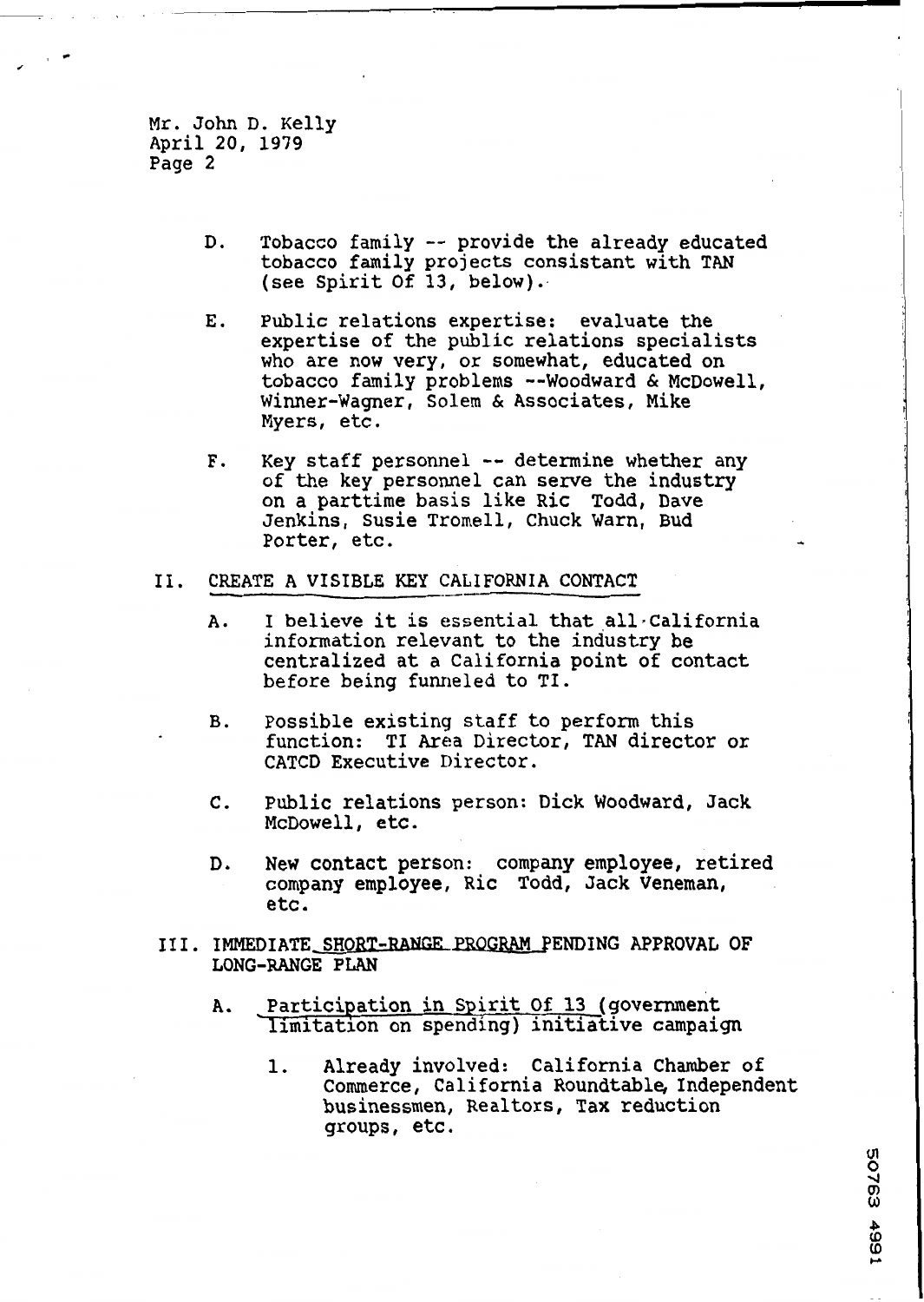Mr. John D. Kelly April 20, 1979 Page 3

- **2.** Ideal issue for TAN participants.
- B. Responses to requests.
	- 1. Labor union newspaper advertisements.
	- 2. 1978 supporters (USC Foundation, etc.).

**RANCHARD** 

50763

**25657** 

- **3.** Other ballot measure committees and their supporters,
- 4. Candidate campaigns (direct all such requests to TAC-PAC),
- **C.** Courtesy contacts with 1978 supporters
	- 1. Letter for follow-up thank-you, or status report or some other useful purpose to key California contacts pending a decision that they made be contacted for more involvement later in year.
- **IV, CONSIDERATIONS RELEVANT TO LONG-RANGE STRATEGY** 
	- **A.** Equal financial partner with other organizations with similar goals versus the financier of an entire statewide program.
	- **B.** Balance between an advertising campaign versus grassroots activities.
	- **C.** Determining **the** probability of a 1980 no-smoking measure
- **V. ORGANIZATIONS WITH WHOM BETTER TIES MUST BE ESTAB-LISHED OR RE-ESTABLISHED**<br> **California Roundtable**<br> **B. Organized labor**<br> **B. Alifornia Roundtable** 
	-
	-
	- **C.** California Chamber of Commerce and other business organizations
	- D. Grassroots orqanizations such **as** Realtors, Political Parties and Clubs, etc.